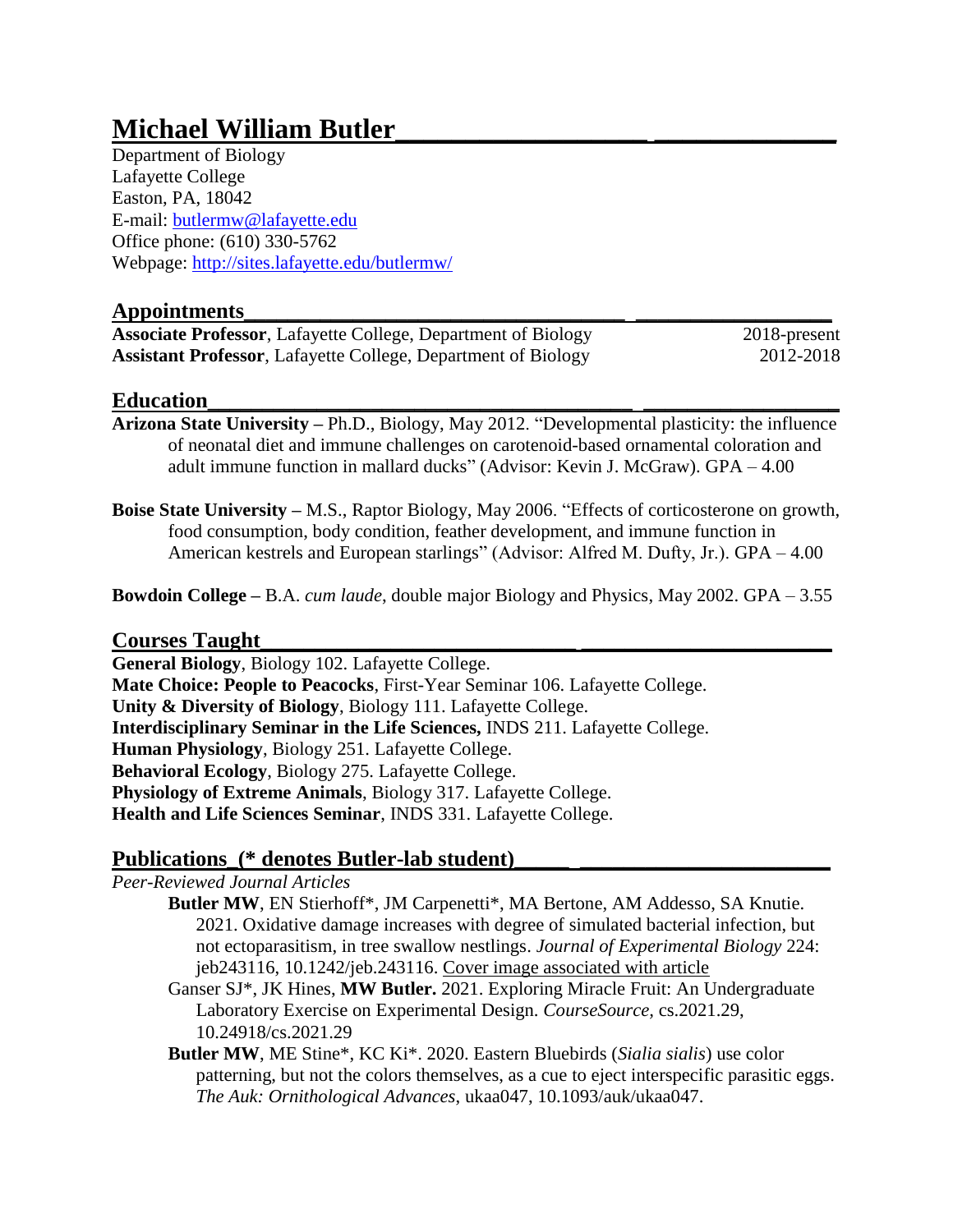- Elmore JA, …, **MW Butler**, et al. 2020. Correlates of bird collisions with buildings across three North American countries. *Conservation Biology* 35:654-665, 10.1111/cobi.13569.
- Wallace JW, LC Diamantides, KC Ki\*, **MW Butler**. 2020. Switched-antenna lowfrequency (LF) radio-frequency identification (RFID) for ornithology. *IEEE Journal of Radio Frequency Identification* 4:137-145, 10.1109/JRFID.2020.2971534.
- Armour EM\*, TL Bruner, JK Hines, **MW Butler**. 2020. Low-dose immune challenges result in detectable levels of oxidative damage. *Journal of Experimental Biology* 223: jeb220095.
- **Butler MW**, EM Armour\*, JA Minnick\*, ML Rossi\*, SF Schock, SE Berger, JK Hines. 2020. Effects of stress-induced increases of corticosterone on circulating triglyceride levels, biliverdin concentration, and heme oxygenase expression. *Comparative Biochemistry and Physiology, Part A* 240:110608.
- Baylor JL\* and **MW Butler**. 2019. Immune challenge-induced oxidative damage may be mitigated by biliverdin. *Journal of Experimental Biology*, 222:jeb200055.
- Homsher MP\*, MT Astor, JK Hines, **MW Butler**. 2018. Immune challenges decrease biliverdin concentration in the spleen of Northern Bobwhite Quail, *Colinus virginianus*. *Journal of Comparative Physiology B*, 188:505-515.
- Stahslchmidt ZR, SS French, A Ahn, A Webb, **MW Butler**. 2017. A simulated heat wave has diverse effects on immune function and oxidative physiology in the cornsnake (*Pantherophis guttatus*). *Physiological and Biochemical Zoology*, 90:434-444.
- Hager SB, …, **MW Butler**, et al. 2017. Continent-wide analysis of how urbanization affects bird-window collision mortality in North America. *Biological Conservation*, 212:209-215.
- **Butler MW**, SC Bociulis\*, AR Little\*, JA Minnick\*, NJ Ritter\*, ME Rockman, ML Rossi\*, JK Hines. 2017. Quantifying biliverdin in liver and spleen samples from multiple avian species. *The Auk: Ornithological Advances*, 134:11-21.
- Ligon RA and **MW Butler**. 2016. Body mass and immune function, but not bill coloration, predict dominance in female mallards. *Behavioural Processes*, 131:59-67.
- Mason NA, **MW Butler**, JC Owen. 2016. Membership Trends in the American Ornithologists' Union and the Evolving Role of Professional Ornithological Societies. *The Auk: Ornithological Advances*, 133:806-811.
- **Butler MW** and HS Waite\*. 2016. Eggshell biliverdin concentration does not sufficiently predict eggshell coloration. *Journal of Avian Biology*, 47:491-499.
- **Butler MW**, TJ Lutz\*, HB Fokidis, ZR Stahlschmidt. 2016. Eating increases oxidative damage in a reptile. *Journal of Experimental Biology*, 219:1969-1973.
- Luoma RL, **MW Butler**, ZR Stahlschmidt. 2016. Plasticity of immunity in response to eating. *Journal of Experimental Biology*, 219:1965-1968.
- **Butler MW** and RA Ligon. 2015. Interactions between Biliverdin, Oxidative Damage, and Spleen Morphology after Simulated Aggressive Encounters in Veiled Chameleons. *PLoS ONE* 10(9): e0138007.
- Fairhurst GD, N Damore\*, **MW Butler**. 2015. Feather corticosterone levels independent of developmental immune challenges predict carotenoid-based, but not melaninbased, traits at adulthood. *The Auk: Ornithological Advances*, 132:863-877.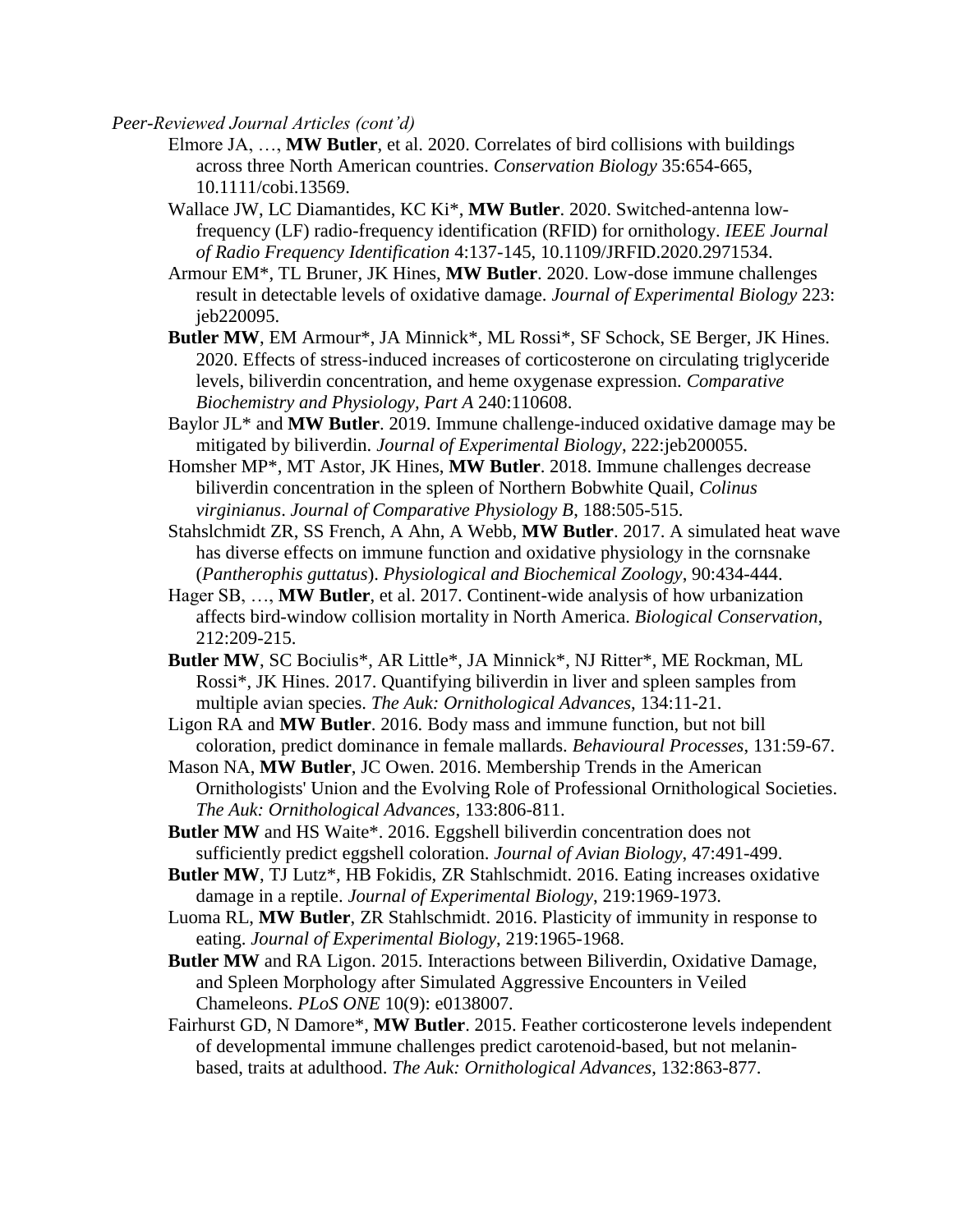- Ligon RA, AG Dolezal, MR Hicks, **MW Butler**, NI Morehouse, TG Ganesh. 2014. Using ants, animal behavior,  $\&$  the learning cycle to investigate scientific processes. *American Biology Teacher*, 76:522-531.
- Thomas DB, KJ McGraw, **MW Butler**, MT Carrano, O Madden, HF James. 2014. Ancient origins and multiple appearances of carotenoid-pigmented feathers in birds. *Proceedings of the Royal Society, B* 281:20140806.
- McCartney KL, RA Ligon, **MW Butler**, DF DeNardo, KJ McGraw. 2014. The effect of carotenoid supplementation on immune system development in juvenile male veiled chameleons (*Chamaeleo calyptratus*). *Frontiers in Zoology* 11:26.
- Stahlschmidt ZR, O Lourdais, S Lorioux, **MW Butler**, JR Davis, K Salin, Y Voituron, DF DeNardo. 2013. Morphological and physiological changes during reproduction and their relationships to reproductive performance in a capital breeder. *Physiological and Biochemical Zoology* 86:398-409.
- **Butler MW**, B Karanfilian\*, M Homsher\*, KJ McGraw. 2013. Carotenoid supplementation during adulthood, but not development, decreases testis size in mallards. *Comparative Biochemistry and Physiology Part A: Molecular & Integrative Physiology* 166:465-469.
- Moller KT, **MW Butler**, DF DeNardo. 2013. The effect of hydration state and energy balance on innate immunity of a desert reptile. *Frontiers in Zoology* 10:23.
- **Butler MW**, ZR Stahlschmidt, DR Ardia, S Davies, JR Davis, LG Guillette Jr., N Johnson, SD McCormick, KJ McGraw, DF DeNardo. 2013. Thermal sensitivity of immune function: evidence against a generalist-specialist tradeoff among endothermic and ectothermic vertebrates. *American Naturalist* 181:761-774.
- **Butler MW** and KJ McGraw. 2013. Eggshell coloration reflects both yolk characteristics and dietary carotenoid history of female mallards. *Functional Ecology* 27:1176-1185.
- **Butler MW** and KJ McGraw. 2013. Immune function is related to adult carotenoid and bile pigment levels, but not dietary carotenoid access during development, in female mallard ducks. *Journal of Experimental Biology* 216:2632-2640.
- Giraudeau M, K Sweazea, **MW Butler**, KJ McGraw. 2013. Effects of carotenoid and vitamin E supplementation on oxidative stress and plumage coloration in House Finches (*Haemorhous mexicanus*). *Comparative Biochemistry and Physiology: Part A: Molecular & Integrative Physiology* 166:406-413.
- **Butler MW** and KJ McGraw. 2012. Differential effects of early- and late-life access to carotenoids on adult immune function and ornamentation in mallard ducks (*Anas platyrhynchos*). *PLoS ONE* 7: e38043.
- Behbahaninia H\*, **MW Butler**, MB Toomey, KJ McGraw. 2012. Food color preferences against a dark, textured background vary in relation to sex and age in house finches (*Carpodacus mexicanus*). *Behaviour* 149:51-65.
- **Butler MW** and KJ McGraw. 2012. Developmental immune history affects adult immune function but not carotenoid-based ornamentation in mallard ducks. *Functional Ecology* 26:406-415.
- **Butler MW**, MB Toomey, KJ McGraw, M Rowe. 2012. Ontogenetic immune challenges shape adult personality in mallard ducks. *Proceedings of the Royal Society, B* 279:326-333.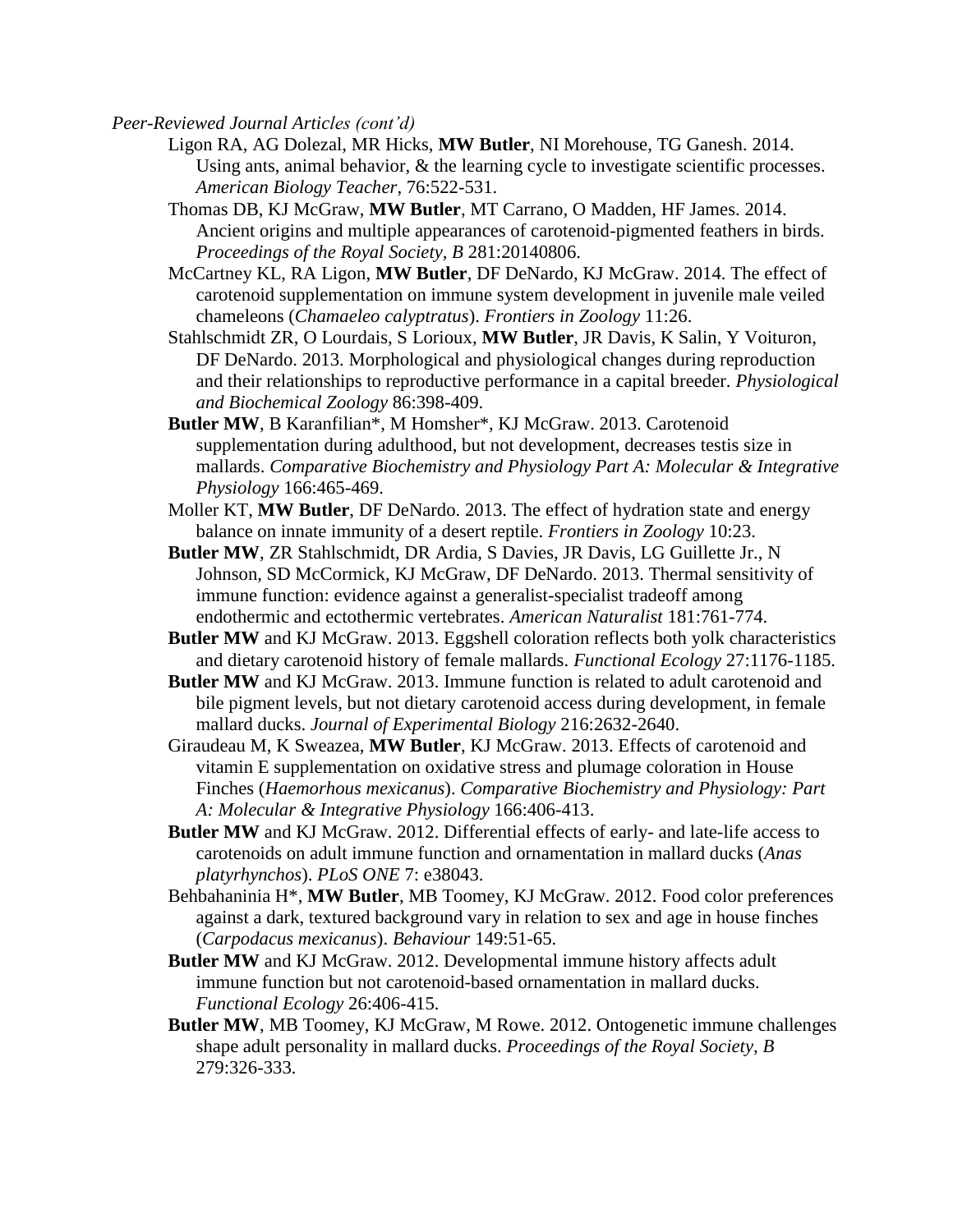- Lambrechts MM, KL Wiebe, P Sunde, T Solonen, F Sergio, A Roulin, AP Møller, BC López, JA Fargallo, K-M Exo, G Dell'Omo, D Costantini, M Charter, **MW Butler**, GR Bortolotti, R Arlettaz, E Korpimäki. 2012. Nest-box design for the study of diurnal raptors and owls is still an overlooked point in ecological, evolutionary and conservation studies: a review. *Journal of Ornithology* 153:23-34.
- **Butler MW** and KJ McGraw. 2011. Past or present? Relative contributions of developmental and adult conditions to adult immune function and coloration in mallard ducks (*Anas platyrhynchos*). *Journal of Comparative Physiology B* 181:551- 563.
- **Butler MW, MB** Toomey, KJ McGraw. 2011. How many color metrics do we need? Evaluating how different color-scoring procedures explain carotenoid pigment content in avian bare-part and plumage ornaments. *Behavioral Ecology and Sociobiology* 65:401-413.
- **Butler MW** and KJ McGraw. 2010. Relationships between dietary carotenoids, body tissue carotenoids, parasite burden, and health state in wild mallard (*Anas platyrhynchos*) ducklings. *Archives of Biochemistry and Biophysics* 504:154-160.
- Costantini D, M Rowe, **MW Butler**, KJ McGraw. 2010. From molecules to living systems: historical and contemporary issues in oxidative stress and antioxidant ecology. *Functional Ecology* 24:950-959.
- Toomey MB, **MW Butler**, KJ McGraw. 2010. Immune-system activation depletes retinal carotenoids in house finches (*Carpodacus mexicanus*). *Journal of Experimental Biology* 213:1709-1716.
- **Butler MW**, LL Leppert, AM Dufty Jr. 2010. Effects of small increases in corticosterone levels on morphology, immune function, and feather development. *Physiological and Biochemical Zoology* 83:78-86.
- Toomey MB, **MW Butler**, MG Meadows, LA Taylor, HB Fokidis, KJ McGraw. 2010. A novel method for quantifying the glossiness of animals. *Behavioral Ecology and Sociobiology* 64:1047-1055.
- **Butler MW** and KJ McGraw. 2009. Indoor housing during development affects moult, carotenoid circulation and beak colouration of mallard ducks (*Anas platyrhynchos*). *Avian Biology Research* 2:203-211.
- **Butler MW**, BA Whitman, AM Dufty Jr. 2009. Nest box temperature and hatching success of American kestrels varies with nest box orientation. *The Wilson Journal of Ornithology* 121:778-782.
- Meadows, MG, **MW Butler**, NI Morehouse, LA Taylor, MB Toomey, KJ McGraw, RL Rutowski. 2009. Iridescence: views from many angles. *Journal of the Royal Society Interface* 6:S107-S113.
- Ghiradella, HT and **MW Butler**. 2009. Many variations on a few themes: a broader look at development of iridescent scales (and feathers). *Journal of the Royal Society Interface* 6:S243-S251.
- **Butler MW**, JC Garvin, NT Wheelwright, CR Freeman-Gallant. 2009. Ambient temperature, but not paternity, is associated with immune response in Savannah sparrows (*Passerculus sandwichensis*). *The Auk* 126:536-542.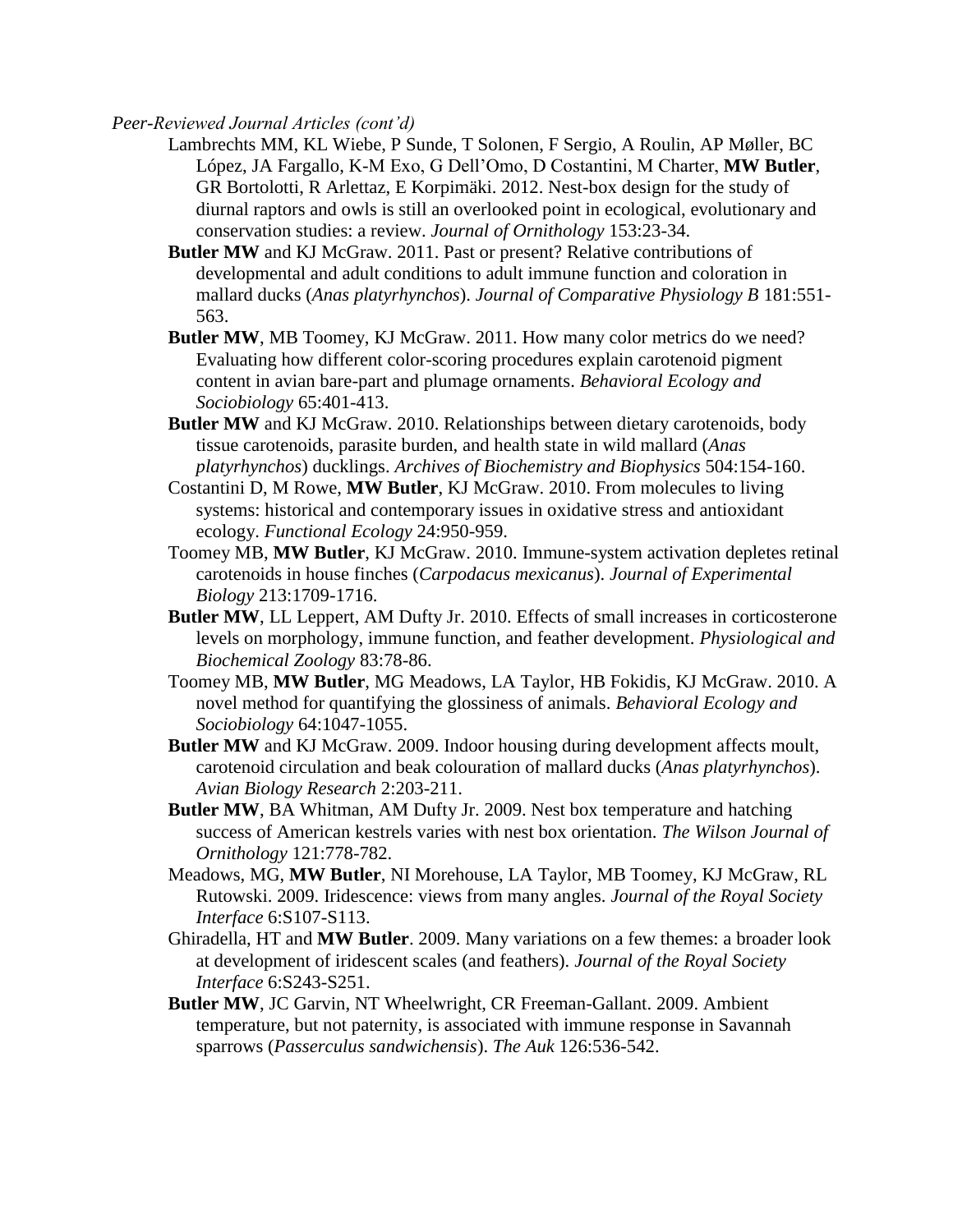McGraw KJ, EA Tourville, **MW Butler**. 2008. A quantitative comparison of the commonly used methods for extracting carotenoids from avian plasma. *Behavioral Ecology and Sociobiology* 62:1991-2002.

- **Butler MW** and AM Dufty Jr. 2007. Nestling immunocompetence is affected by captivity but not investigator handling. *The Condor* 109:920–928.
- **Butler M** and A Johnson. 2004. Are melanized feather barbs stronger? *Journal of Experimental Biology* 207:285-293.

*Published Abstracts*

- **Butler MW** and KJ McGraw. 2011. Effects of carotenoids and immunity during development on adult health and coloration in male and female mallard ducks. *Acta Biologica Cracoviensia: Series Botanica* 53 (S1):23.
- **Butler MW** and KJ McGraw. 2010. Immunological perturbations during neonatal development reduce immunocompetence and body mass in adult mallards. *Integrative and Comparative Biology* 50 (S1):e21.

# *Popular Articles*

- **Butler MW**. April 10, 2012. Hot Research. *Arizona State University Ask A Biologist*. <http://askabiologist.asu.edu/explore/hot-research>
- **Butler MW**. October 23, 2005. Intelligent Design's assumptions simply can't be tested. *The Idaho Statesman*.

*Book Reviews*

**Butler MW**. September 2011. An Introduction to Animal Behavior: An Integrative Approach, by Michael J. Ryan and Walter Wilczynski. International Society for Behavioral Ecology Newsletter, Supplement to *Behavioral Ecology*. Volume 23, Issue 2.

# **Mentoring Experience\_\_\_\_\_\_\_\_\_\_\_\_\_\_\_\_\_\_\_\_\_\_\_\_\_ \_\_\_\_\_\_\_\_\_\_\_\_\_\_\_\_\_\_\_\_\_\_**

# *Honors Projects*

- Julianna Carpenetti. How do changes in air temperature affect House Sparrow egg size, coloration, and developmental success? Successfully defended May 2021.
- Emma Stierhoff. Do House Sparrow nestlings tolerate or resist nest parasites? Successfully defended December 2019.
- Kwanho "Claudia" Ki. Is Biliverdin an Antioxidant? Successfully defended May 2019.

Ellen Armour. Degree of immune challenge affects oxidative physiology of northern bobwhite quail (*Colinus virginianus*). Successfully defended May 2018.

- Jennifer Minnick. Does foreign egg size affect adult nesting behavior in Eastern Bluebirds (*Sialia sialis*), House Sparrows (*Passer domesticus*), and Tree Swallows (*Tachycineta bicolor*)? Successfully defended May 2017.
- Marissa Rossi. Parental aggression in relation to egg and nestling quality in eastern bluebirds (*Sialia sialis*), tree swallows (*Tachycineta bicolor*), and house sparrows (*Passer domesticus*). Successfully defended May 2017.
- Jessica Baylor. Exploring Potential Protective Properties of Biliverdin during Immune Challenges in Northern Bobwhite Quail, *Colinus virginianus*. Successfully defended May 2016.
- Aaron Little. Stress-Induced Pigment Levels in the Urates, Liver, and Spleen of European Starlings (*Sturnus vulgaris*). Successfully defended May 2016.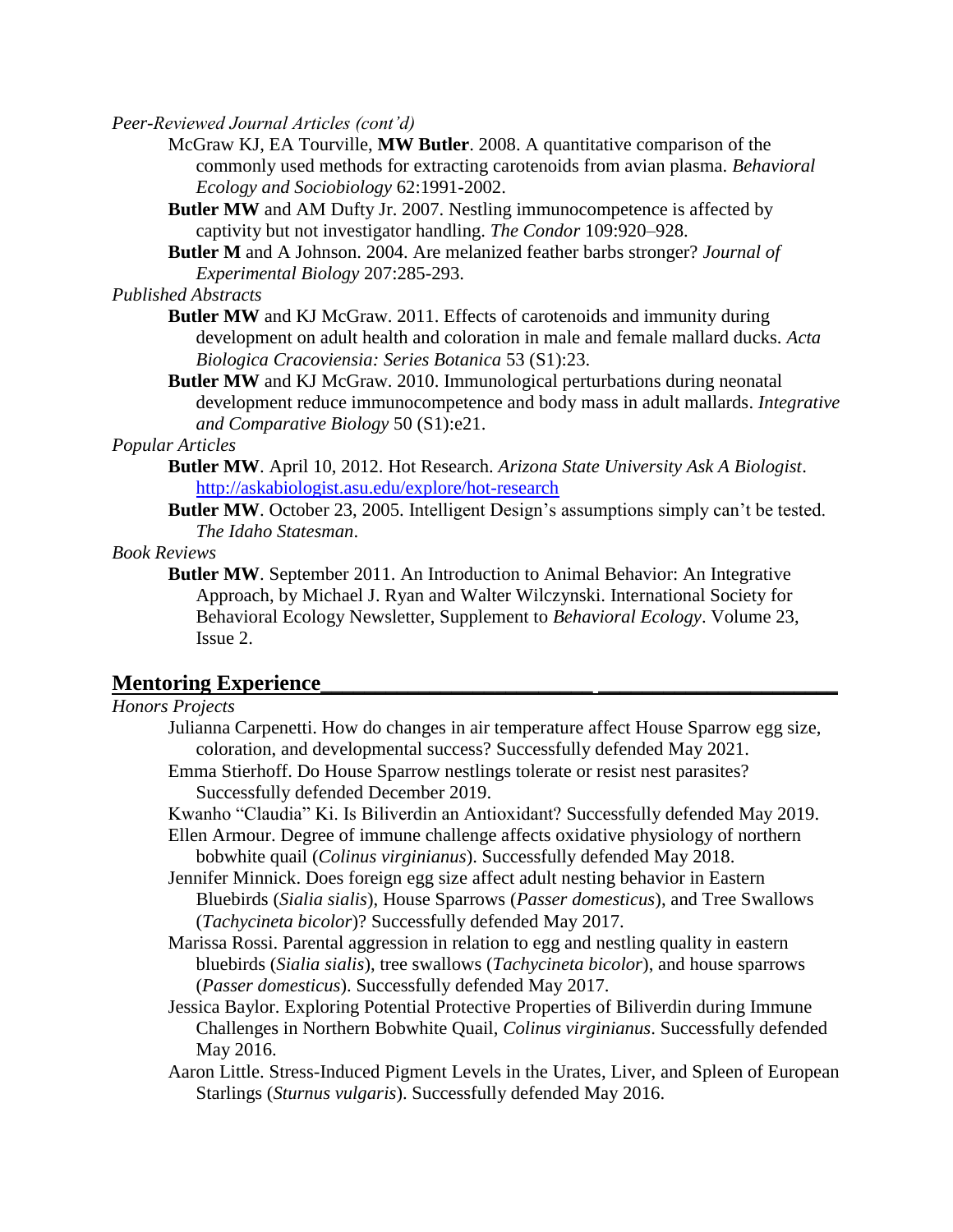*Honors Projects (cont'd)*

- Melissa Homsher. Biliverdin production is related to body condition, but is not affected by immune challenges, in the Northern Bobwhite Quail, *Colinus virginianus*. Successfully defended May 2014.
- Kristen McCartney. Effects of carotenoid supplementation during development on adult coloration and immune function in veiled chameleons (*Chameleo calyptratus*). Successfully defended March 2012.
- Shana Quinn. Behavioral signaling function of fluorescent feather markings in mallard (*Anas platyrhynchos*) ducklings. Successfully defended April 2008.

# *Independent study projects*

- Caroline Garti. Fall 2021: Assessing the antioxidant function of biliverdin at physiologically relevant levels.
- Dory Howard. Fall 2021: Assessing the antioxidant function of biliverdin at physiologically relevant levels.
- Jordan Lam. Spring 2021: Developing RFID-based protocols to assess social dominance in free-living house sparrows. Fall 2021: Investigating variation in food preference to evaluate social dominance interactions.
- Zack Cullen. Fall 2020: Quantifying seasonal and diurnal variation in avian community structure. Spring 2021: Relationships between biliverdin and other physiological metrics in iguanas. Fall 2021: Assessing the antioxidant function of biliverdin at physiologically relevant levels.
- Grace Emin. Spring 2020: Relationships between biliverdin and other physiological metrics in iguanas. Fall 2020: Quantifying color and shape of eastern bluebird eggs to explore relationship between egg ellipticity and saturation. Spring 2021: Quantifying color and shape of eastern bluebird eggs to explore relationship between egg ellipticity and saturation.
- Kwabena "Koby" Acheampong. Spring 2020: Relationships between biliverdin and other physiological metrics in iguanas.
- Erin Arevalo. Spring 2020: Quantifying biliverdin in ducks exposed to parasitic trematodes. Fall 2020: Quantifying seasonal and diurnal variation in avian community structure.
- Samantha Ganser. Spring 2020: Using active learning to increase student understanding of experimental design.
- Julianna Carpenetti. Spring 2019: Comparative analysis of liver biliverdin concentration in avian species. Fall 2019: Relationship between nest success and egg morphology and patterning.
- Casey Nevins. Fall 2018. Tissue biliverdin concentration and degree of biliverdin deposition into eggshells: a phylogenetic perspective.
- Catherine Futterman. Spring 2018: Relationship between nest box orientation, weather, and roosting behavior.
- Zachary Salomon. Spring 2018: Relationship between nest box orientation, weather, and roosting behavior. Fall 2018, Spring 2019: Window-based mortality in birds.
- Emma Stierhoff. Fall 2017: Relationship between nest box orientation, weather, and roosting behavior. Spring 2018: Relationship between nest box orientation, weather, and roosting behavior. Fall 2018: Links between immune system activation in nestlings and provisioning rate of parents.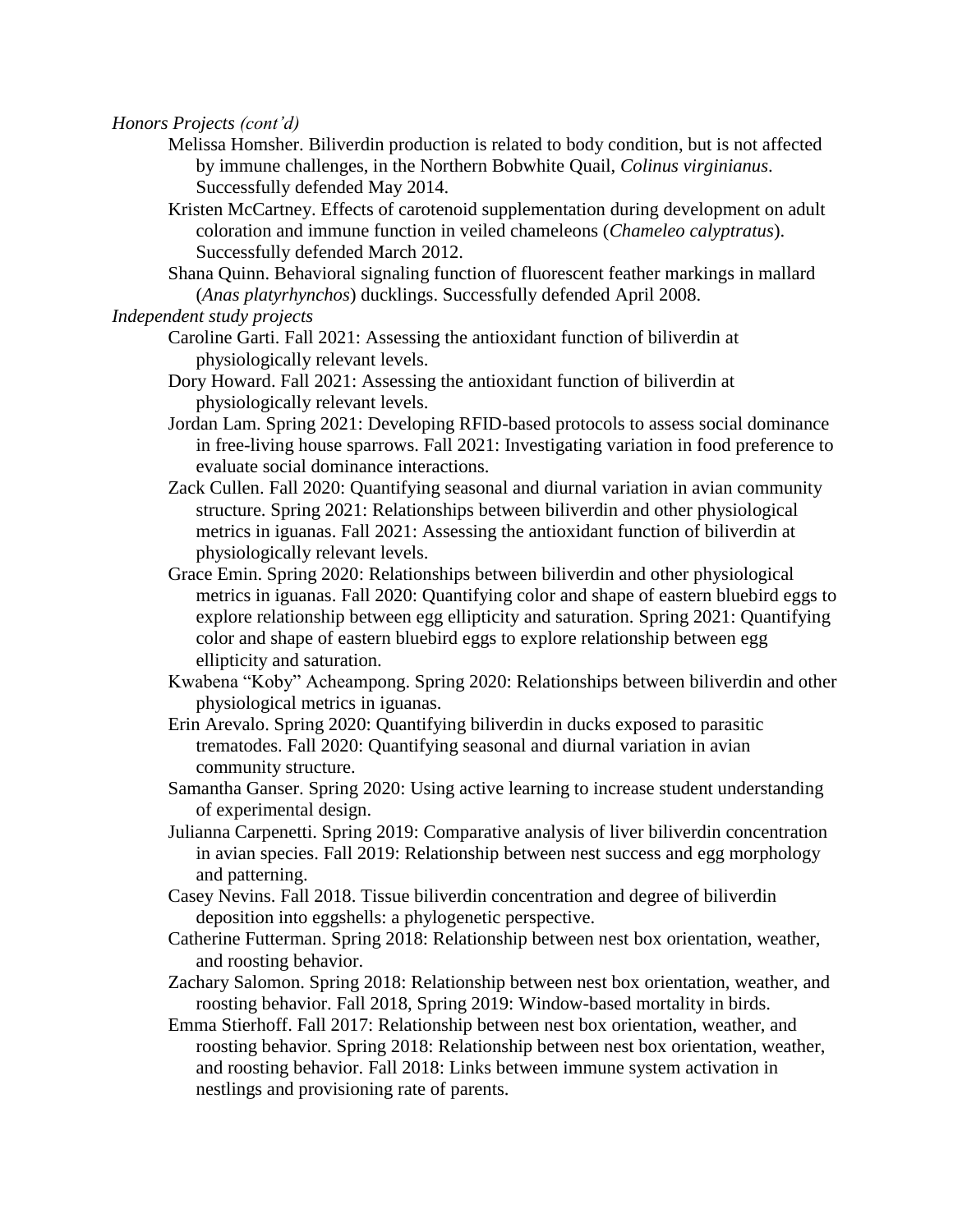*Independent study projects (cont'd)*

- Maya Stine. Fall 2017: Eastern bluebirds (*Sialia sialis*) use color patterning, but not the colors themselves, as a cue to recognize parasitic eggs.
- Alexandra Stanford. Spring 2017: Programming and deployment of radio frequency identification devices to track bird activity; Fall 2017: Effect of LPS on biliverdin levels in spleen and liver tissues; Spring 2018: Effect of LPS on biliverdin levels in spleen and liver tissues.
- Ellen Armour. Spring 2017: Determination of biliverdin concentration in response to stressors in nestling songbirds.
- Katherine "Grace" Veghte. Spring 2017: Detecting interplay between roosting habits and environmental temperature in songbirds; Fall 2017: Relationship between nest box orientation, weather, and roosting behavior.
- Kwanho "Claudia" Ki. Spring 2017: Programming and deployment of radio frequency identification devices to track bird activity; Fall 2017: Relationship between nest box orientation, weather, and roosting behavior; Spring 2018: Relationship between nest box orientation, weather, and roosting behavior.
- Riley Godshall. Spring 2017: Detecting interplay between roosting habits and environmental temperature in songbirds; Fall 2017: Relationship between nest box orientation, weather, and roosting behavior.
- Xavier Laracuente. Spring 2017, Fall 2017: Using LiDAR-based point clouds to uncover relationships between environment and nesting success; Spring 2018: Using LiDARbased point clouds to uncover relationships between environment and nesting success.
- Morgan Levy. Fall 2016: Investigation into a novel method of quantifying heme oxygenase expression in avian tissue.
- Samantha Bociulis. Fall 2015 and Spring 2016: Repeatability and recovery of biliverdin in homogenized avian tissue.
- Jennifer Minnick. Spring 2015: Correlations between eggshell coloration and parental behavior in eastern bluebirds (Sialia sialis); Spring 2016: Repeatability and recovery of biliverdin in homogenized avian tissue.
- Marissa Rossi. Spring 2015: Refinement of infrared fluorescence techniques for detecting small quantities of biliverdin in plasma; Fall 2015: Repeatability and recovery of biliverdin in homogenized avian tissue;
- Thomas Lutz. Spring 2015: Variation in antioxidant and oxidative damage levels in response to digestive state.
- Aaron Little. Fall 2014 and Spring 2015: Optimization of techniques to extract biliverdin from biological samples.
- Jessica Baylor. Fall 2014: Exploration of infrared fluorescence in detecting small quantities of biliverdin in plasma.
- Emily Lubas. Spring 2014: Egg coloration in relation to nest site selection in European starlings; Fall 2014: Effect of exogenous biliverdin on immune function in European starlings.
- Haleigh Waite. Spring 2014: Development of an enzymatic assay to quantify biliverdin in avian plasma; Fall 2014: Correlates between eggshell coloration, egg quality, and environmental factors in wild-breeding European starlings.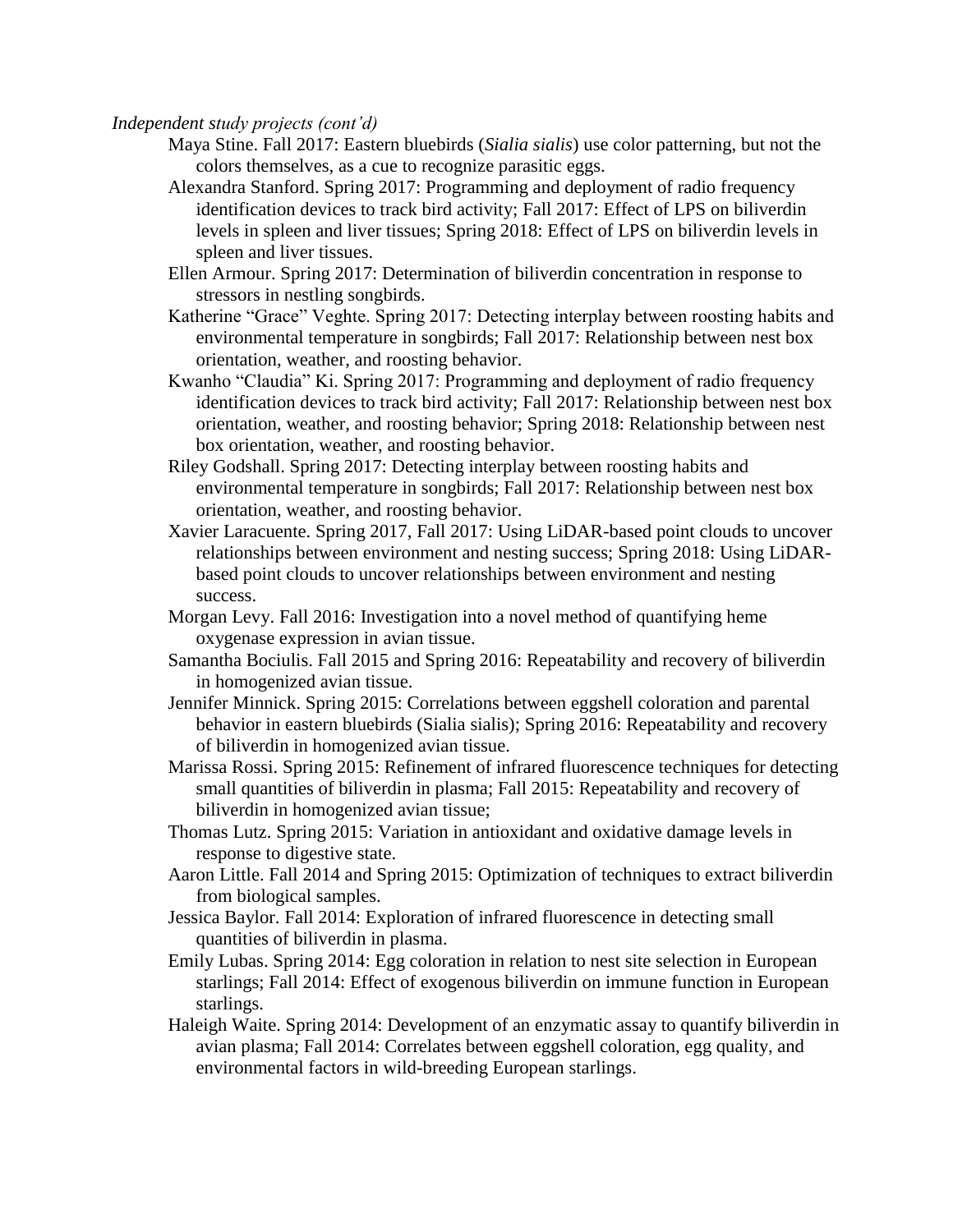#### *Independent study projects (cont'd)*

Nathan Ritter. Spring 2013: Use of thin layer chromatography to compare biliverdin levels of mallards and starlings; Fall 2013 and Spring 2014: Use of thin layer chromatography to compare biliverdin levels of mallards and starlings;

Briette Karanfilian. Fall 2012 and Spring 2013: Using high-performance liquid chromatography to quantify biliverdin levels in avian bile and liver.

Melissa Homsher. Fall 2012: Bile pigment quantification from avian tissues.

#### *Additional Research Mentoring Experience*

- Lafayette College: Sedomo Agosa, Michael Astor, Heather Bauerle, Julianna Carpenetti, Nicole Damore, Fatma Esra Demirhan, Kara Falvey, Samantha Gleich, Kwanho Claudia Ki, Megan Mauriello, Camila Moscoso, Erin Murray, Daniel Vincent, Isabella Walko, Brooke Weiss
- Arizona State University: David Anderson, Brianna Bero-Buell, Alston Bolick, Chelsie Daniel, Deandre Derrick, Rachel Garcia, Scott Harshbarger, Megan Keel, Geoff Kimmel, Dominique Lewis, Derrick Moriarty, Amanda Mozilo, Vasiliki Nikolav, Ashley Pekala, Rebecca Patrick, Christine Ross, Maja Rozmilowska, Evan Shaw, Stephanie Smith, Alberto Torrez, Elizabeth Tourville, Andrew Winters, Bin Xiu Boise State University: Mark Belluzzo, Angela LaCava

# **Presentations\_\_\_\_\_\_\_\_\_\_\_\_\_\_\_\_\_\_\_\_\_\_\_\_\_\_\_\_\_\_\_ \_\_\_\_\_\_\_\_\_\_\_\_\_\_\_\_\_\_\_\_\_\_\_**

## *Invited Speaker Engagements*

- **Butler MW**. Animal coloration: from enzymes to behavior. University of the Pacific Seminar Series. University of the Pacific, Stockton, CA. January 2021. Virtual talk.
- **Butler MW**. A colorful look at animal physiology and behavior. Princeton University Integrated Behavioral Research Group Seminar Series, Princeton University, Princeton, NJ. February 2020.
- **Butler MW**. The how and why of animal coloration. Hamilton College Biology Seminar Series, Hamilton College, Clinton, New York. September 2019.
- **Butler MW**, Armour EA, Hines JK. Immune response, oxidative damage, and triglyceride levels exhibit different dose-dependent relationships with intensity of immune challenge. Keynote speaker for the "Immune function as a mediator of tradeoffs" symposium. 12<sup>th</sup> European Ornithologists' Union Congress, Cluj-Napoca, Romania. August 2019.
- **Butler MW**. Colorful Animals in a Challenging World. Thomas Roy and Lura Forrest Jones Faculty Lecture Award, Lafayette College, Easton, Pennsylvania. February 2019.
- **Butler MW.** Physiological underpinnings of avian ecology. Plenary session, American Ornithological Society (135th Stated Meeting) and Society of Canadian Ornithologists (35th Stated Meeting), East Lansing, Michigan, August 2017.
- **Butler MW.** Relating life history to oxidative physiology. Arkansas State University Biology Seminar Series, Arkansas State University, Jonesboro, Arkansas. February 2016.
- **Butler MW.** The physiology and ecology of antioxidants and oxidative damage. University of Pittsburgh Department of Biological Sciences Seminar Series, University of Pittsburgh, Pittsburgh, Pennsylvania. January 2016.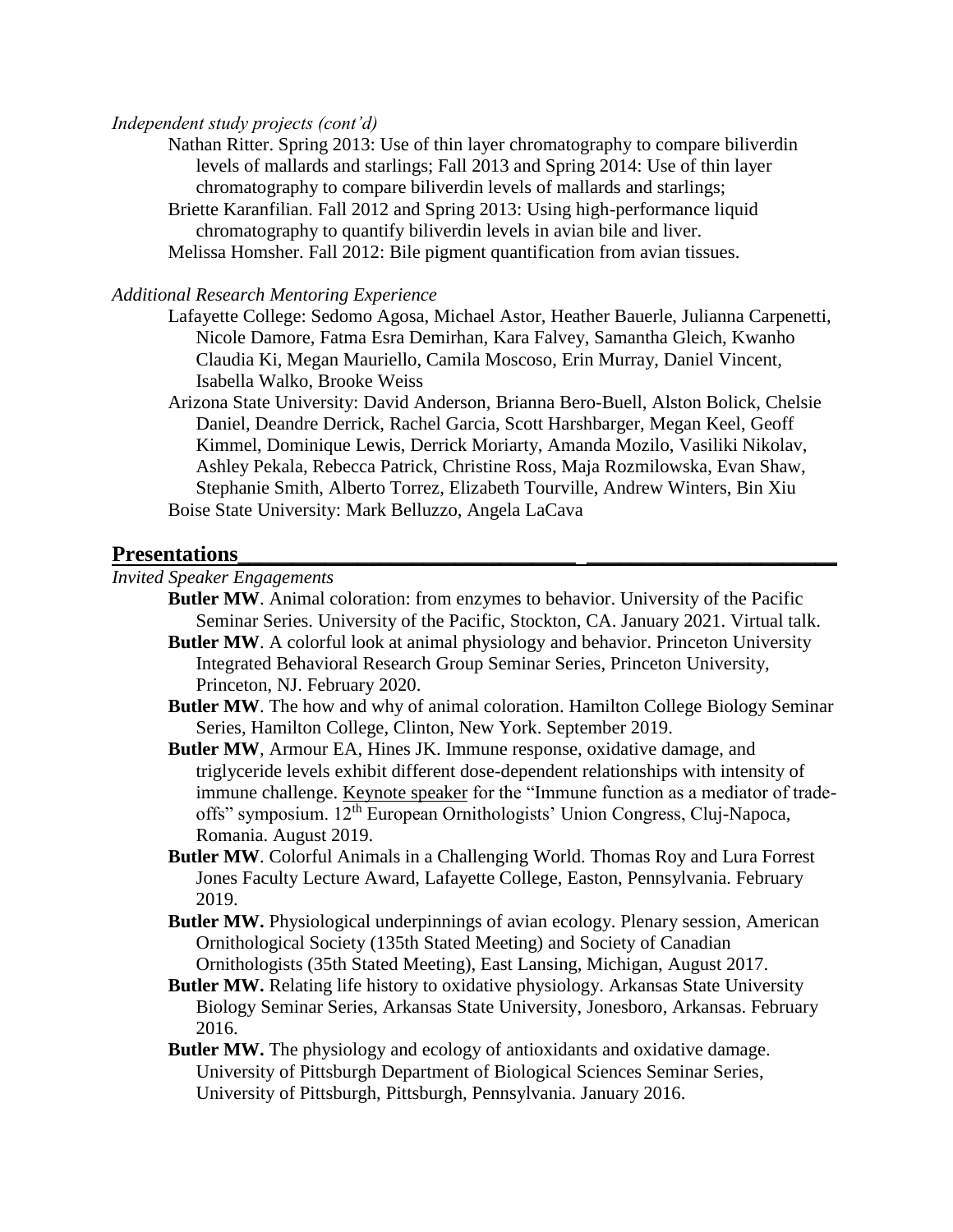*Invited Speaker Engagements (cont'd)*

- **Butler MW.** Blue and gold: how pigments shape organismal ecology. Academy Research Seminar Series, The Academy of Natural Sciences of Drexel University, Philadelphia, Pennsylvania. November 2013.
- **Butler MW.** Becoming sexy and healthy: the ugly duckling grows up. Franklin & Marshall College, Lancaster, Pennsylvania. November 2012.
- **Butler MW.** Maturing mallards: Developmental plasticity of ornamentation, immune function, and behavior. East Stroudsburg University BioColloquium, East Stroudsburg, Pennsylvania. October 2012.
- **Butler MW**. Developmental plasticity of ornamentation, immune function, and behavior. University of Massachusetts Amherst, February 2012.
- **Butler MW**. From duckling to drake: Developmental conditions affect ornamentation and immune function. Lafayette College, Easton, Pennsylvania. February 2012.
- **Butler MW**. From duckling to drake: Effects of developmental conditions on adult immune function and ornamentation in mallard ducks. Boise State University Department of Biological Sciences Seminar Series, Boise, Idaho. November 2011.
- **Butler MW**. Graduate Partners in Science Education. Fifth Annual Advancing Arizona Education Conference, Arizona State University, Tempe, Arizona. September 2008. Received a 4.0 out of 4.0 speaker rating from attendees.

*Conference Seminars*

- **Butler MW**, Stierhoff ES, Carpenetti JM, Addesso AM, Knutie SA. Oxidative damage increases with degree of simulated bacterial infection in tree swallow nestlings.  $7<sup>th</sup>$ North American Ornithological Conference, Virtually based in Puerto Rico, August 2020.
- **Butler MW**, Armour EM, Minnick JA, Rossi ML, Schock SF, Berger SE, Hines JK. Both circulating corticosterone levels and heme oxygenase expression are correlated with circulating triglyceride levels in house sparrows. Annual Meeting of the Society for Integrative and Comparative Biology, Austin, Texas, January 2020.
- **Butler MW**, Stierhoff ES, Carpenetti JM, Addesso AM, Knutie SA. Oxidative damage increases with degree of simulated bacterial infection in tree swallow nestlings Annual Meeting of the Society for Integrative and Comparative Biology, Tampa, Florida, January 2019.
- **Butler MW** and EM Armour. Degree of immune challenge differentially affects oxidative stress and metabolism. American Ornithological Society (136<sup>th</sup> Stated Meeting), Tucson, Arizona, April 2018.
- **Butler MW** and ML Rossi. House sparrows exhibit less nest defense than both eastern bluebirds and tree swallows. American Ornithological Society  $(135<sup>th</sup> Stated Meeting)$ and Society of Canadian Ornithologists (35th Stated Meeting), East Lansing, Michigan, August 2017.
- **Butler MW.** Welcome to the Early Professionals Mini-Talk Symposium. 6<sup>th</sup> North American Ornithological Conference, Washington DC, August 2016.
- **Butler MW** and J Baylor. Biliverdin levels are more closely related to nutritional variables than either immune challenges or oxidative damage.  $6<sup>th</sup>$  North American Ornithological Conference, Washington DC, August 2016.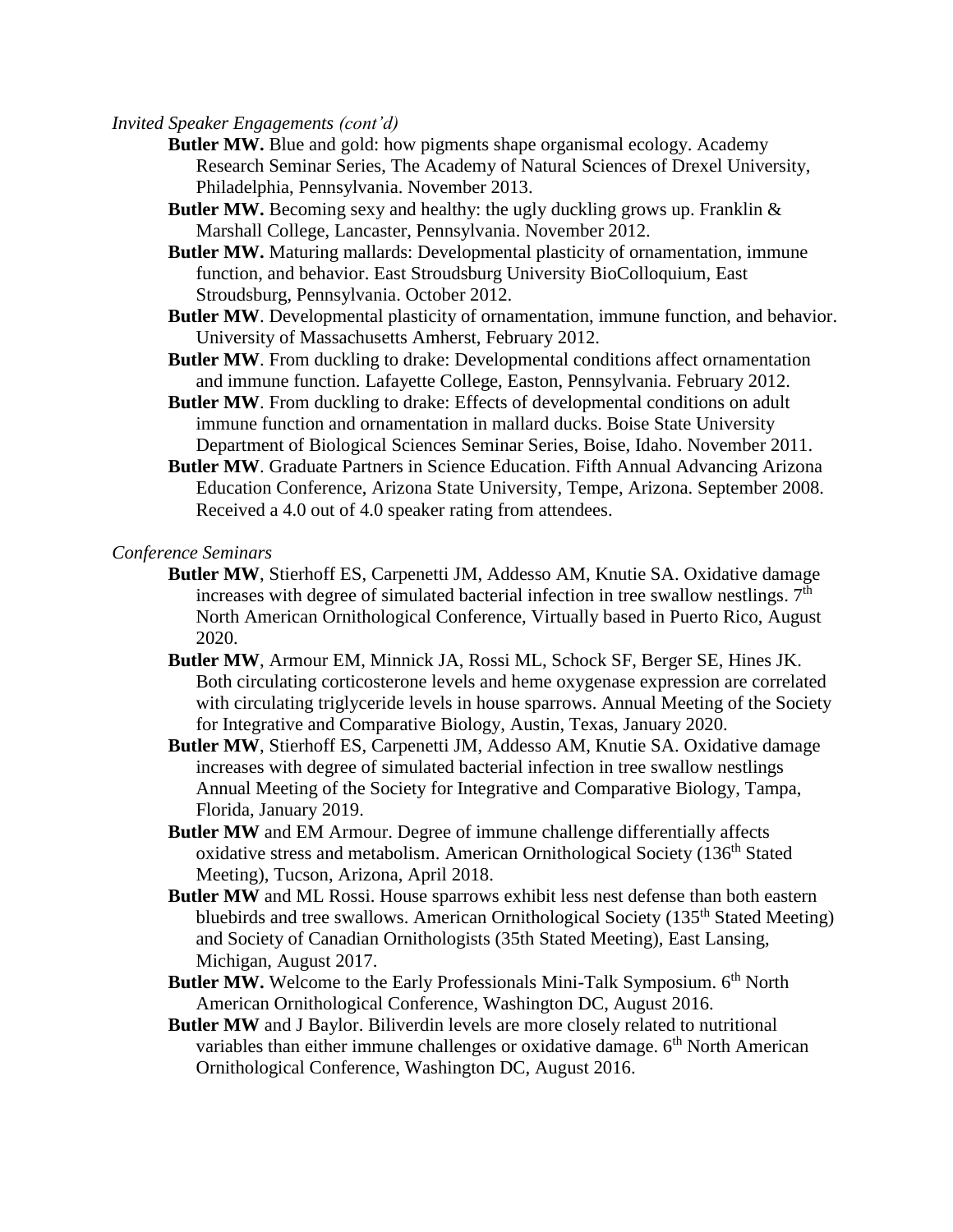#### *Conference Seminars (cont'd)*

- Baylor J and **MW Butler**. Exploring potential protective properties of biliverdin during immune challenges in northern bobwhite.  $92<sup>nd</sup>$  Annual Meeting of the Pennsylvania Academy of Science, Doylestown, Pennsylvania, April 2016.
- Little A and **MW Butler**. Stress-induced pigment levels in the feces, liver, and spleen in the European starling (*Sturnus vulgaris*). 92nd Annual Meeting of the Pennsylvania Academy of Science, Doylestown, Pennsylvania, April 2016.
- **Butler MW.** Welcome to the Early Professionals Mini-Talk Symposium. Joint meeting of American Ornithologists' Union and the Cooper Ornithological Society, Norman, Oklahoma, August 2015.
- **Butler MW**. Providing Resources to Early-Professional Ornithologists. Joint meeting of American Ornithologists' Union, Cooper Ornithological Society, and Society of Canadian Ornithologists, Estes Park, Colorado, September 2014.
- **Butler MW** and KJ McGraw. Physiological roles of a pigment used in eggshell coloration. 131st Stated Meeting of the American Ornithologists' Union, The Field Museum, Chicago, Illinois, August 2013.
- **Butler MW**. Differential effects of early- and late-life access to carotenoids on adult immune function and ornamentation in mallard ducks (*Anas platyrhynchos*). 5<sup>th</sup> North American Ornithological Conference, Vancouver, Canada, August 2012.
- Stahlschmidt Z, O Lourdais, S Lorioux, **MW Butler**, D DeNardo. Intrinsic costs underlying parental investment: insight from a capital breeder. Annual Meeting of the Society for Integrative and Comparative Biology, Salt Lake City, Utah, January 2011.
- **Butler MW**, M Rowe, MB Toomey. Changing personality: how health challenges during development affect adult exploratory behavior in ducks. Graduates in Earth, Life, and Social Sciences Symposium, Tempe, Arizona, February 2010.
- **Butler MW** and KJ McGraw. Immunological perturbations during neonatal development affect immunocompetence in adult mallard ducks. Annual Meeting of the Society for Integrative and Comparative Biology, Seattle, Washington, January 2010.
- **Butler MW**. As ducks grow up: a carotenoid tale. Research in Interdisciplinary Science and Engineering Symposium, Arizona State University, Tempe, Arizona, October 2007.
- Johnson AS, O Ellers, **MW Butler**. Barbs of a feather bend (and twist) together. Annual Meeting of the Society for Integrative and Comparative Biology, Phoenix, Arizona, January 2007.
- **Butler MW** and AM Dufty Jr. Immunocompetence and neonatal daily investigator handling of two cavity nesting species. 123<sup>rd</sup> Stated Meeting of the American Ornithologists' Union, University of California, Santa Barbara, August 2005.

*Conference Posters*

- Weiss BM, Lam J, Cullen ZE, **Butler MW**. Methodological considerations of test feeder color preferences of native birds. Fall 2021 Student Research Poster Session, Lafayette College, Easton PA, October 2021.
- Ganser SJ, Hines JK, **Butler MW**. Exploring Miracle Fruit: An Undergraduate Laboratory Exercise on Experimental Design. National Association of Biology Teachers Professional Development Conference, Virtually hosted, November 2020.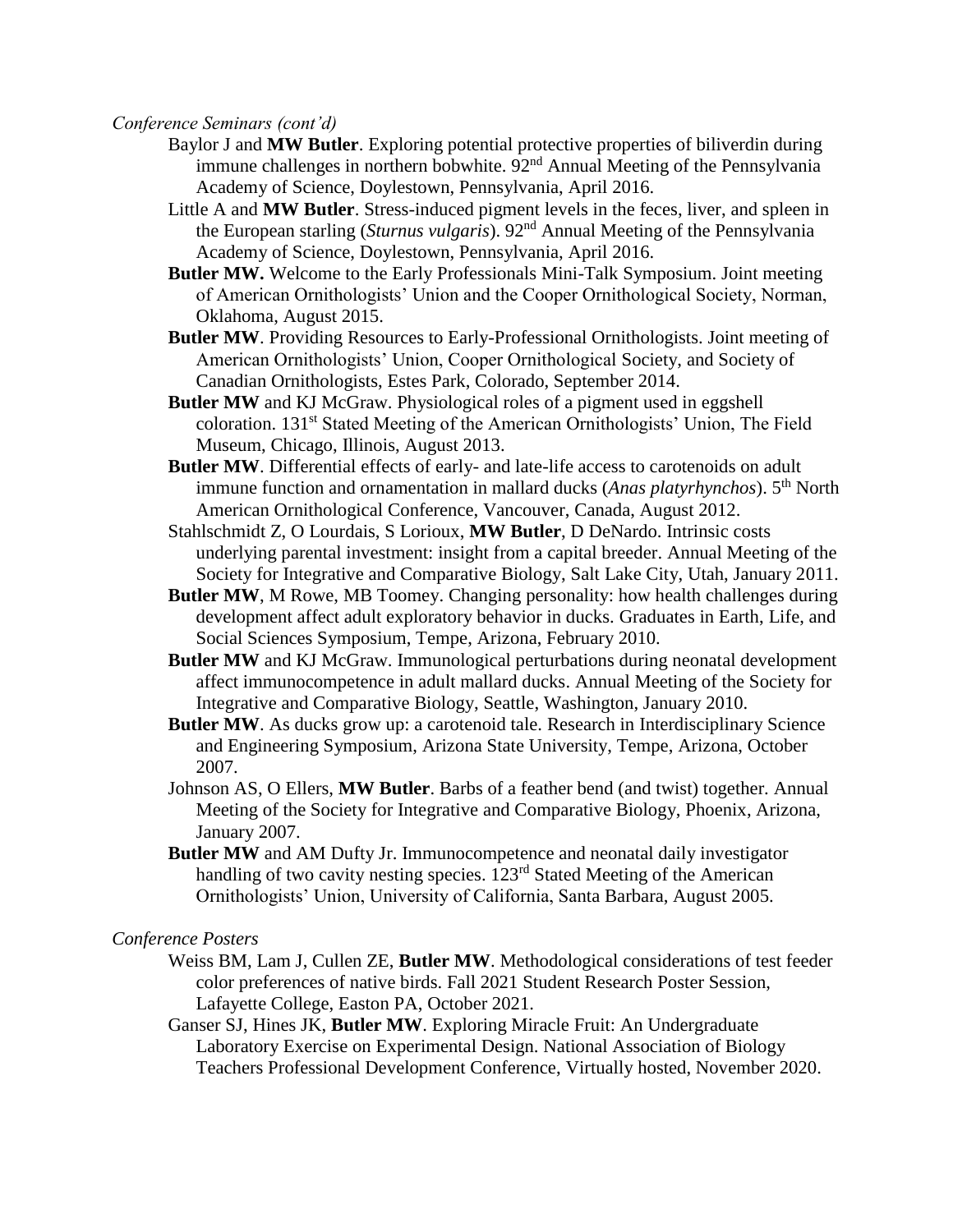*Conference Posters (cont'd)*

- Carpenetti JM, Stierhoff ES, Diamantides LC, Wallace JW, **Butler MW**. Does degree of immune challenge affect house sparrow survival before and after leaving the nest? Spring 2019 Student Research Poster Session, Lafayette College, Easton PA, April 2019.
- Stierhoff ES, Carpenetti JM, **Butler MW**. The relationship between degree of immune challenge in house sparrow nestlings and parental feeding behavior. Spring 2019 Student Research Poster Session, Lafayette College, Easton PA, April 2019.
- Carpenetti JM, Stierhoff ES, Diamantides LC, Wallace JW, **Butler MW**. Does degree of immune challenge affect house sparrow survival before and after leaving the nest? Annual Meeting of the Society for Integrative and Comparative Biology, Tampa, Florida, January 2019.
- Stierhoff ES, Carpenetti JM, **Butler MW**. The relationship between degree of immune challenge in house sparrow nestlings and parental feeding behavior. Annual Meeting of the Society for Integrative and Comparative Biology, Tampa, Florida, January 2019.
- Stine M, Ki K, and **MW Butler**. Eastern bluebirds (*Sialia sialis*) use color patterning, but not the colors themselves, as a cue to recognize parasitic eggs. Spring 2018 Student Research Poster Session, Lafayette College, Easton PA, April 2018.
- Armour E and **MW Butler**. Degree of Immune Challenge Affects Oxidative Physiology in Northern Bobwhite Quail. Spring 2018 Student Research Poster Session, Lafayette College, Easton PA, April 2018.
- Stine M, Ki K, and **MW Butler**. Eastern bluebirds (*Sialia sialis*) use color patterning, but not the colors themselves, as a cue to recognize parasitic eggs. National Conference on Undergraduate Research 2018, Oklahoma City, Oklahoma, April 2018.
- Rossi ML and **MW Butler**. Parental aggression in relation to egg and nestling quality in eastern bluebirds (*Sialia sialis*), tree swallows (*Tachycineta bicolor*), and house sparrows (*Passer domesticus*). 31st Annual National Conference on Undergraduate Research, Memphis, Tennessee, April 2017.
- Ki K, M Mauriello, E Murray, **MW Butler**. Analysis of the relationship of ambient temperature and food presence to winter roost site occupation.  $92<sup>nd</sup>$  Annual Meeting of the Pennsylvania Academy of Science, Doylestown, Pennsylvania, April 2016.
- Minnick J and **MW Butler**. The effects of biliverdin eggshell coloration on parental care in eastern bluebirds, *Sialia sialis*. 2015 Student Summer Research Poster Symposium, Lafayette College, Easton PA, September 2015.
- **Butler MW**, M Homsher, N Ritter, H Waite, E Lubas, JK Hines. Method for quantifying biliverdin in animal tissues. Joint meeting of American Ornithologists' Union, Cooper Ornithological Society, and Society of Canadian Ornithologists, Estes Park, Colorado, September 2014.
- Waite H and **MW Butler**. Biliverdin-based eggshell coloration relative to egg quality of European starlings. 2014 Student Summer Research Poster Symposium, Lafayette College, Easton PA, September 2014.
- Vincent DW, **MW Butler**, D Brandes. Bird window strikes: a clear killer. 2014 Student Summer Research Poster Symposium, Lafayette College, Easton PA, September 2014.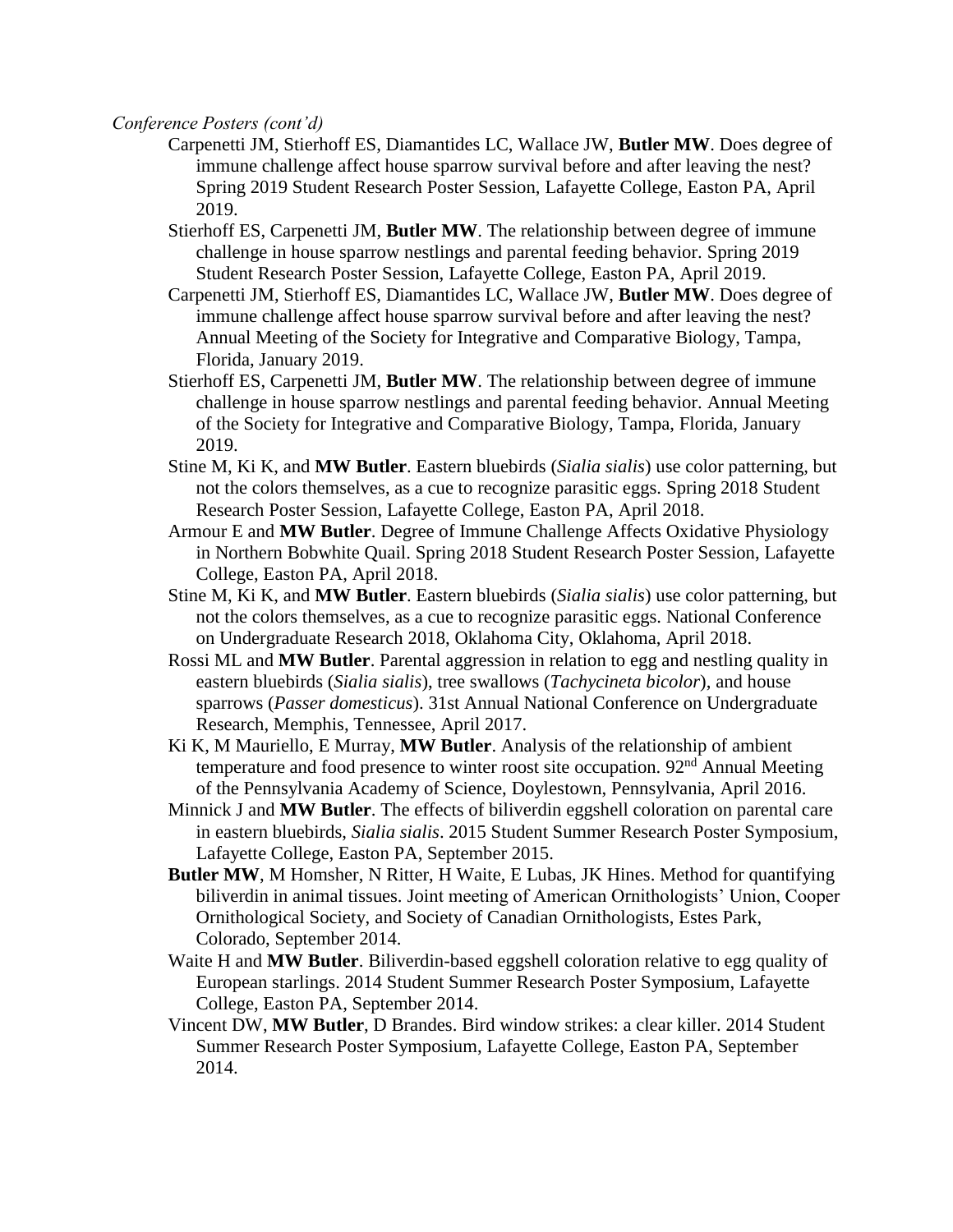## *Conference Posters (cont'd)*

- **Butler MW**, MP Homsher, NJ Ritter. Method for quantifying biliverdin in animal tissues. Fifteenth Congress of the International Society for Behavioral Ecology, New York, New York, July 2014.
- Damore NM, GD Fairhurst, **MW Butler**. Corticosterone levels influence white plumage coloration in mallard ducks. 90<sup>th</sup> Annual Meeting of the Pennsylvania Academy of Science, Selinsgrove, Pennsylvania, April 2014.
- Astor MT, SJ Gleich, **MW Butler**. Mid-life immune challenges affect melanin deposition in male mallard feathers. 90<sup>th</sup> Annual Meeting of the Pennsylvania Academy of Science, Selinsgrove, Pennsylvania, April 2014.
- Karanfilian BV and **MW Butler.** Biliverdin: Presence and Potential Applications in *Sturnus vulgaris*. 89<sup>th</sup> Annual Meeting of the Pennsylvania Academy of Science, Bradford, Pennsylvania, April 2013.
- **Butler MW**, RA Ligon, KJ McGraw. Are dominance and beak color developmentally plastic in female mallards? 48<sup>th</sup> Annual Meeting of the Animal Behavior Society, Bloomington, Indiana, July 2011.
- **Butler MW** and KJ McGraw. Effects of carotenoids and immunity during development on adult health and coloration in male and female mallard ducks. 16<sup>th</sup> International Symposium on Carotenoids, Krakow, Poland, July 2011.
- **Butler MW** and KJ McGraw. Interplay between neonatal development, immune function, and circulating carotenoid titer. Gordon Research Conference on Carotenoids, Ventura, California, January 2010.
- **Butler MW** and KJ McGraw. Importance of duckling carotenoid levels on adult immune function and coloration. Twelfth International Behavioral Ecology Congress, Ithaca, New York, August 2008.
- **Butler MW** and NI Morehouse. A model for incorporating non-traditional skill sets into graduate education. Center for the Integration of Research, Teaching, and Learning Forum 2008, University of Wisconsin, Madison, June 2008.
- Morehouse NI, **MW Butler,** A Webber. Community outreach as a core training experience in graduate education. Center for the Integration of Research, Teaching, and Learning Forum 2008, University of Wisconsin, Madison, June 2008.
- **Butler MW** and AM Dufty, Jr.. Effects of elevated corticosterone levels on morphology, immune function, and feather development. IV North American Ornithological Conference, Veracruz, Mexico, October 2006.

# **Awards, Fellowships, and Honors\_\_\_\_\_\_\_\_\_\_\_\_\_\_\_\_\_ \_\_\_\_\_\_\_\_\_\_\_\_\_\_\_\_\_\_\_**

| Research                                                               |      |
|------------------------------------------------------------------------|------|
| Richard King Mellon Research Fellowship                                | 2019 |
| Sigma Xi Grants-in-Aid of Research (to undergraduate mentee KK)        | 2017 |
| Sigma Xi Grants-in-Aid of Research (to undergraduate mentee JB)        | 2015 |
| Sigma Xi Grants-in-Aid of Research (to undergraduate mentee BK)        | 2013 |
| ASU Chapter of Sigma-Xi Grants-in-Aid of Research                      | 2011 |
| Frank M. Chapman Research Grant                                        | 2011 |
| Graduate and Professional Student Association JumpStart Research Grant | 2011 |
| Sigma-Xi Grants-in-Aid of Research                                     | 2010 |
| Animal Behavior Society Student Research Grant                         | 2010 |
|                                                                        |      |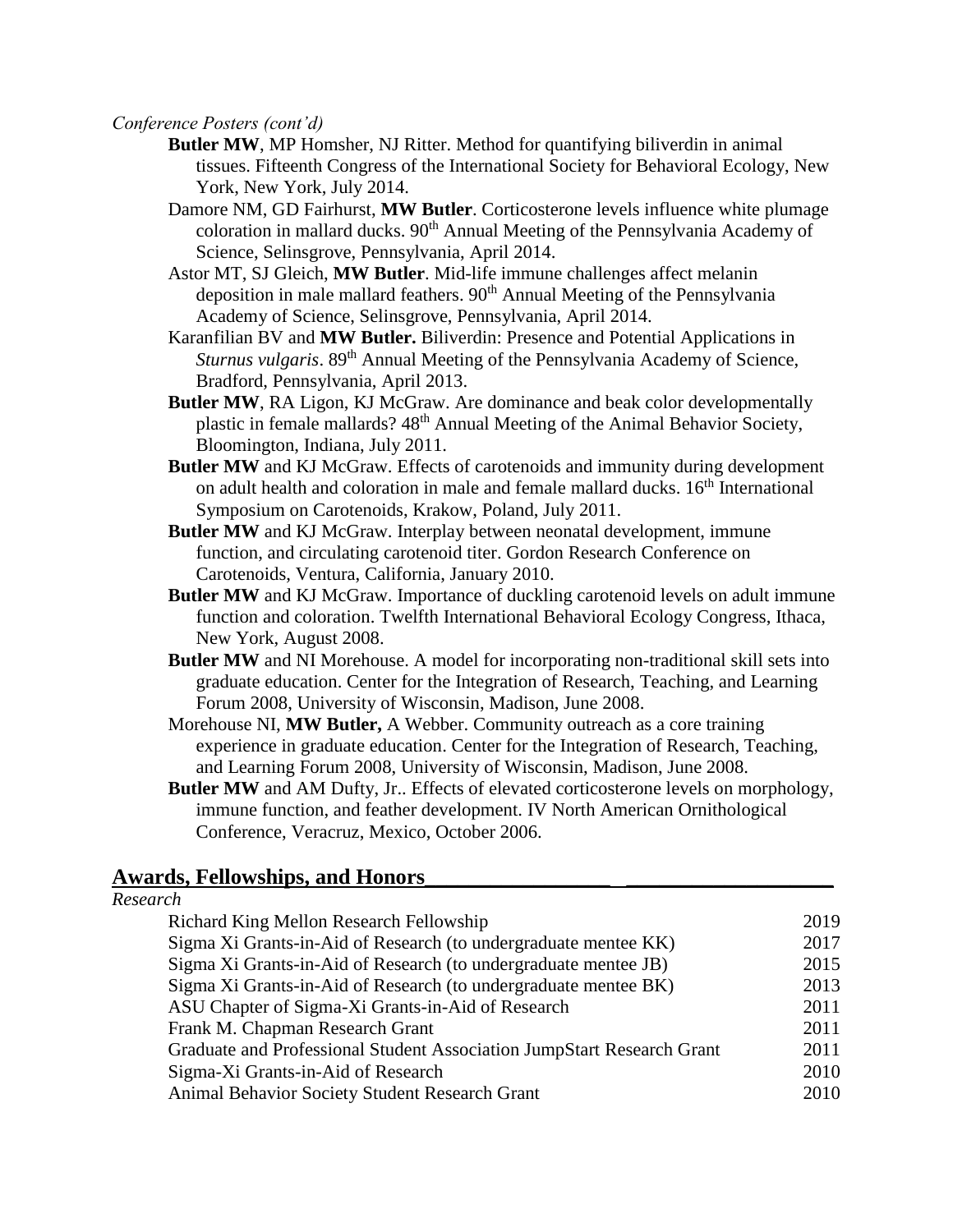| Research (cont'd)                                                        |      |
|--------------------------------------------------------------------------|------|
| <b>Facilities Initiative Grant for Graduates</b>                         | 2009 |
| Graduate and Professional Student Association JumpStart Research Grant   | 2009 |
| Society for Integrative and Comparative Biology Grant in Aid of Research | 2009 |
| Graduate and Professional Student Association Research Grant             | 2008 |
| American Ornithologists' Union Research Awards                           | 2008 |
| Sigma-Xi Grants-in-Aid of Research                                       | 2007 |
| Graduate Research Grant in Raptor Biology                                | 2005 |
| Graduate Research Grant in Raptor Biology                                | 2004 |
| Fellowships                                                              |      |
| National Science Foundation International Research Fellowship            | 2012 |
| <b>Graduate College Dissertation Fellowship</b>                          | 2011 |
| <b>Faculty Emeriti Association Fellowship</b>                            | 2011 |
| University Graduate Fellowship                                           | 2009 |
| University Graduate Fellowship                                           | 2008 |
| University Graduate Fellowship                                           | 2007 |
| Arizona State University Fall Fellowship                                 | 2006 |
| Summer Research Fellowship in Raptor Biology                             | 2005 |
| Summer Research Fellowship in Raptor Biology                             | 2004 |
| <b>Travel Awards</b>                                                     |      |
| Charlotte Mangum Program, SICB Meeting (to undergraduate mentee ES)      | 2018 |
| <b>International Carotenoid Society Travel Award</b>                     | 2011 |
| Graduate and Professional Student Association Conference Travel Grant    | 2011 |
| Preparing Future Faculty Travel Grant                                    | 2011 |
| Conference Travel Grant, School of Life Sciences                         | 2011 |
| Graduate College Travel Grant                                            | 2011 |
| Graduate and Professional Student Association Conference Travel Grant    | 2009 |
| Conference Travel Grant, School of Life Sciences                         | 2009 |
| Conference Travel Grant, School of Life Sciences                         | 2008 |
| American Museum of Natural History Collection Study Grant in Ornithology | 2008 |
| Delaware Museum of Natural History Ornithology Scholarship               | 2008 |
| Graduate and Student Professional Association Travel Grant               | 2006 |
| <b>National Science Foundation Research Coordination Network Grant</b>   | 2005 |
| Marcia Brady Tucker Travel Award                                         | 2005 |
| Professional Recognition and Conference Awards                           |      |
| American Ornithological Society, Marion Jenkinson Service Award          | 2020 |
| Thomas Roy and Lura Forrest Jones Faculty Lecture Award                  | 2019 |
| American Ornithological Society, Ned K. Johnson Young Investigator Award | 2017 |
| Elected Member, American Ornithological Society                          | 2016 |
| <b>Student Government Superior Teaching Award</b>                        | 2015 |
| Graduate Citizen Scholar Award                                           | 2007 |
| Research Conference Award, Division of Graduate Studies (co-PI)          | 2007 |
| Frontiers in Life Sciences Conference Grant (co-PI)                      | 2007 |
|                                                                          | 2005 |
| <b>Graduate Student Teaching Assistant Award</b>                         |      |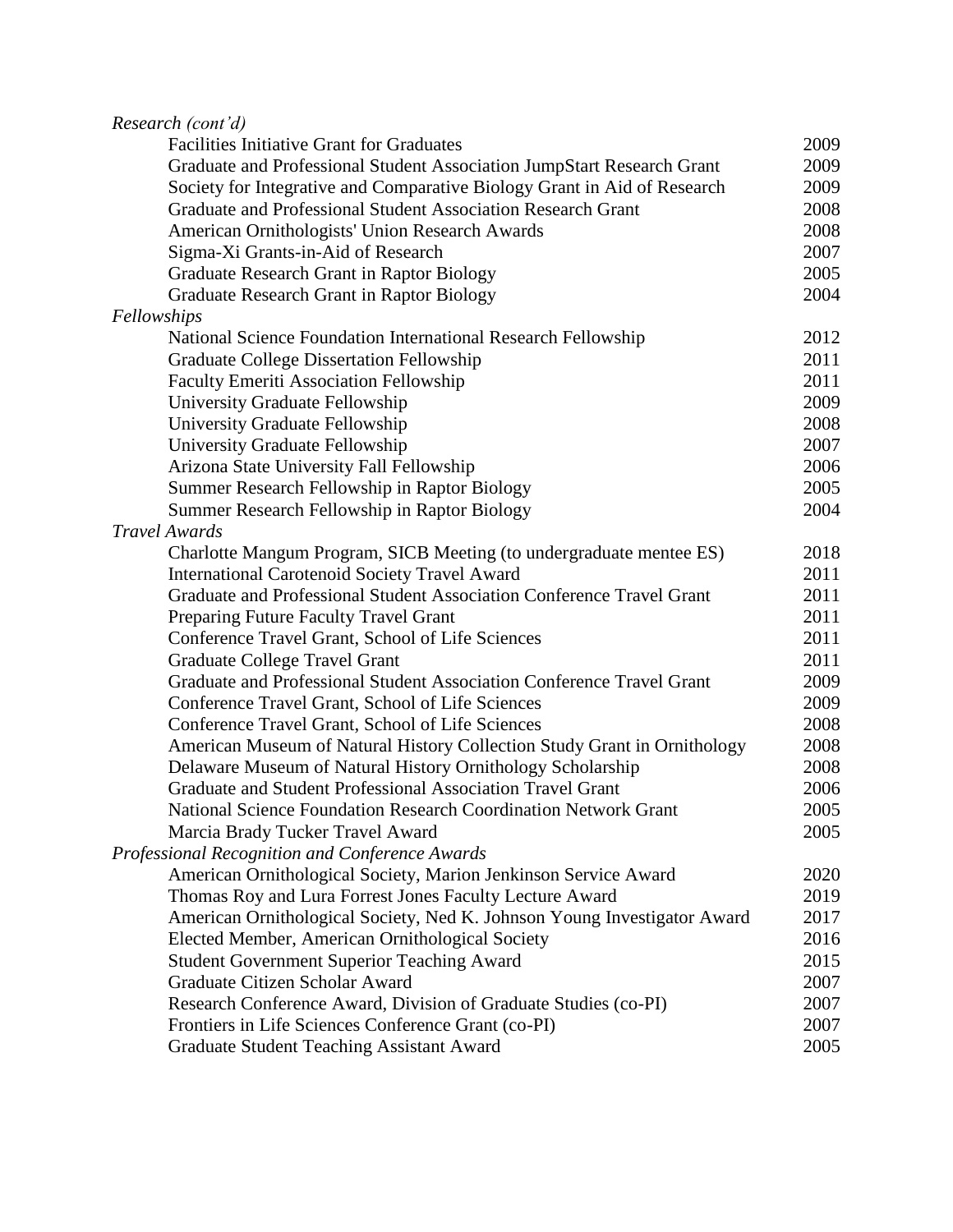# **Additional Research Experience**<br>*Consultant*

September 2014 Skyped in for a training session to provide expertise on experimental design and biological functions of miraculin. Next Level Partners, Avon, CT.

# *Consultant* June 2009

Trained personnel at major animal food-production company in carotenoid analytical techniques, including high-performance liquid chromatography. Kaytee Products, Inc., Chilton, Wisconsin

# **Professional Memberships\_\_\_\_\_\_\_\_\_\_\_\_\_\_\_\_\_\_\_\_\_\_\_\_\_\_\_\_\_\_\_\_\_ \_\_\_\_\_\_\_\_\_\_**

American Ornithological Society / American Ornithologists' Union (2004-present), Animal Behavior Society (2007-2015), Cooper Ornithological Society (2007-2014), International Society for Behavioral Ecology (2008-2015), Sigma Xi (2005-present), Society for Integrative and Comparative Biology (2005-present)

# **Selected Press Coverage\_\_\_\_\_\_\_\_\_\_\_\_\_\_\_\_\_\_\_\_\_\_\_\_\_\_\_\_\_\_\_\_\_\_\_\_\_\_\_\_\_\_\_\_\_\_**

- Research findings highlighted by [Science News,](http://www.sciencenews.org/view/generic/id/331330/title/News_in_Brief_Life_) [ScienceNOW,](http://news.sciencemag.org/sciencenow/2011/06/scienceshot-an-infectious-person.html) and [Discover Magazine](http://blogs.discovermagazine.com/80beats/2011/06/08/bodily-invasion-during-duckling-hood-makes-adult-ducks-more-adventurous/) regarding our 2012 paper in *Proceedings of the Royal Society, B*, Ontogenetic immune challenges shape adult personality in mallard ducks.
- Coverage of our 2010 paper in *Behavioral Ecology and Sociobiology* (A novel method for quantifying the glossiness of animals), was featured in [BBC Earth News](http://news.bbc.co.uk/earth/hi/earth_news/newsid_8577000/8577316.stm) and the [Discovery Channel Canada's Daily Planet](http://watch.discoverychannel.ca/daily-planet/march-2010/daily-planet---march-24-2010/#clip280858) (minute 8:13).

# **Professional Service\_\_\_\_\_\_\_\_\_\_\_\_\_\_\_\_\_\_\_\_\_\_\_\_\_\_\_\_\_\_\_\_\_\_\_\_\_\_\_\_\_ \_\_\_\_\_\_\_\_**

#### *Professional Society Service*

- Chair of the Membership Committee of the American Ornithological Society, 2016-2021. Session (S.T.R.E.S.S. 1) chair and served as a Code of Conduct Ally at the 2020 Annual Meeting of the Society for Integrative and Comparative Biology, Austin, Texas, January 2020.
- Session (Immune Trade-offs) chair and served as mentee for "Lunch with an Ecoimmunologist/Disease Ecologist" event at 2019 Annual Meeting of the Society for Integrative and Comparative Biology, Tampa, Florida, January 2019.
- Session chair and judge of student talks during the joint meeting of the American Ornithological Society and Society of Canadian Ornithologists, East Lansing, Michigan, August 2017.
- Chair of the Early Professionals Committee of the American Ornithologists' Union, 2012-2016.
- Organizer of Early Professionals Mini-talk Symposium and Early Professionals Social at the 6<sup>th</sup> North American Ornithological Conference, Washington DC, August 2016.
- Session chair during 6<sup>th</sup> North American Ornithological Conference, August 2016. Organizer of Early Professionals Mini-talk Symposium and Early Professionals Social at the joint meeting of the American Ornithologists' Union and the Cooper Ornithological Society, Norman, Oklahoma, July 2015.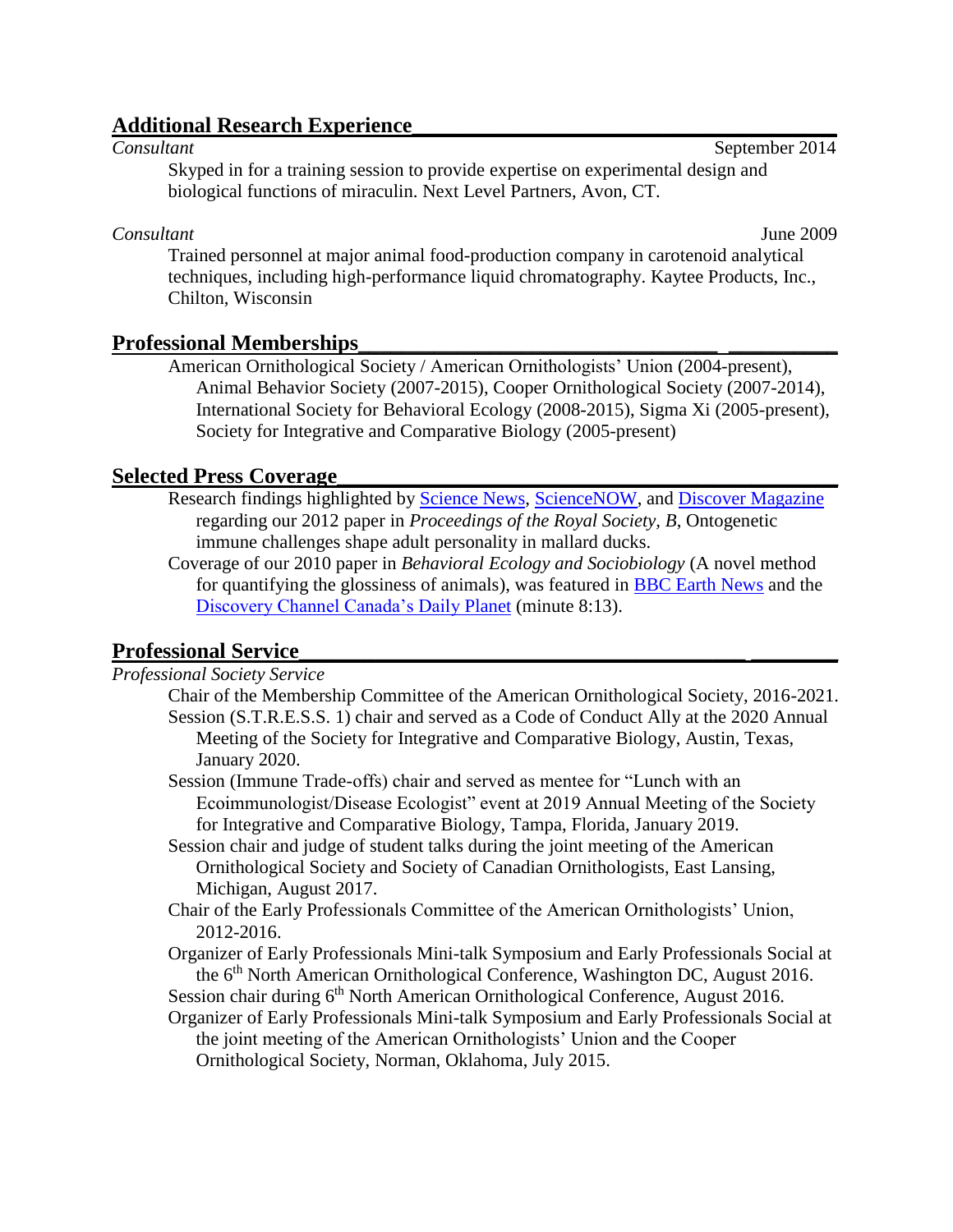# *Professional Society Service (cont'd)*

- Organizer of Early Professionals Mini-talk Symposium and Early Professionals Social at the joint meeting of the American Ornithologists' Union, Cooper Ornithological Society, and Society of Canadian Ornithologists, Estes Park, Colorado, September 2014.
- Member of the Membership Committee of the American Ornithologists' Union, 2015 present.
- Symposium organizer and session chair at the  $131<sup>st</sup>$  Stated Meeting of the American Ornithologists' Union, August 2013. Symposium title: Physiological and functional advances in avian coloration.

Session chair during 5<sup>th</sup> North American Ornithological Conference, August 2012.

#### *Manuscript Referee*

American Biology Teacher, American Naturalist, Animal Biology, Ardeola, Auk, Behavioral Ecology and Sociobiology, Biological Journal of the Linnean Society, Biology Letters, BMC Ecology, Canadian Journal of Zoology, Comparative Biochemistry and Physiology, Condor, Evolutionary Ecology, Functional Ecology, General and Comparative Endocrinology, Ibis, Illinois Natural History Survey Bulletin, Journal of Animal Ecology, Journal of Avian Biology, Journal of Comparative Physiology B, Journal of Evolutionary Biology, Journal of Experimental Biology, Journal of Experimental Zoology Part A: Ecological Genetics and Physiology, Journal of Field Ornithology, Journal of Fish Biology, Journal of Ornithology, Journal of Raptor Research, Journal of the Royal Society Interface, Methods in Ecology and Evolution, Nature Communications, Naturwissenschaften, Oecologia, Physiological and Biochemical Zoology, PLoS ONE, Proceedings of the Royal Society, B

*Conference Organizer for "Iridescence: More than meets the eye"* February 2008 In conjunction with four other graduate students, I secured funding for and organized the first ever international conference on iridescence. Participants included biologists, physicists, and artists from over 10 countries on five continents. I organized the publication efforts of the participants, resulting in a special issue of the *Journal of the Royal Society Interface*.

#### *Professional Development*

Invited speaker for informal lunchtime seminar, "Faculty life at a small liberal arts college." Princeton University, Princeton, NJ. February 2020.

#### **Institutional Service\_\_\_\_\_\_\_\_\_\_\_\_\_\_\_\_\_\_\_\_\_\_\_\_\_\_\_\_\_\_\_\_ \_\_\_\_\_\_\_\_\_\_\_\_\_\_\_\_\_**

| Member, Promotion, Tenure, and Review Committee     | 2021-present            |
|-----------------------------------------------------|-------------------------|
| Associate Chair, Department of Biology              | 2021-present            |
| Chair, Inclusion Committee, Biology Department      | 2021-present            |
| Co-organizer, Lafayette Allies for Gender Equity    | 2018-2019               |
| Chair, Health, Life Sciences, and Society Program   | 2017-2019, 2020-present |
| Chair, Institutional Animal Care and Use Committee  | 2018-2019               |
| Member, Institutional Animal Care and Use Committee | $2021$ -present         |
| Chair, Teaching & Learning Committee                | 2018-2019               |